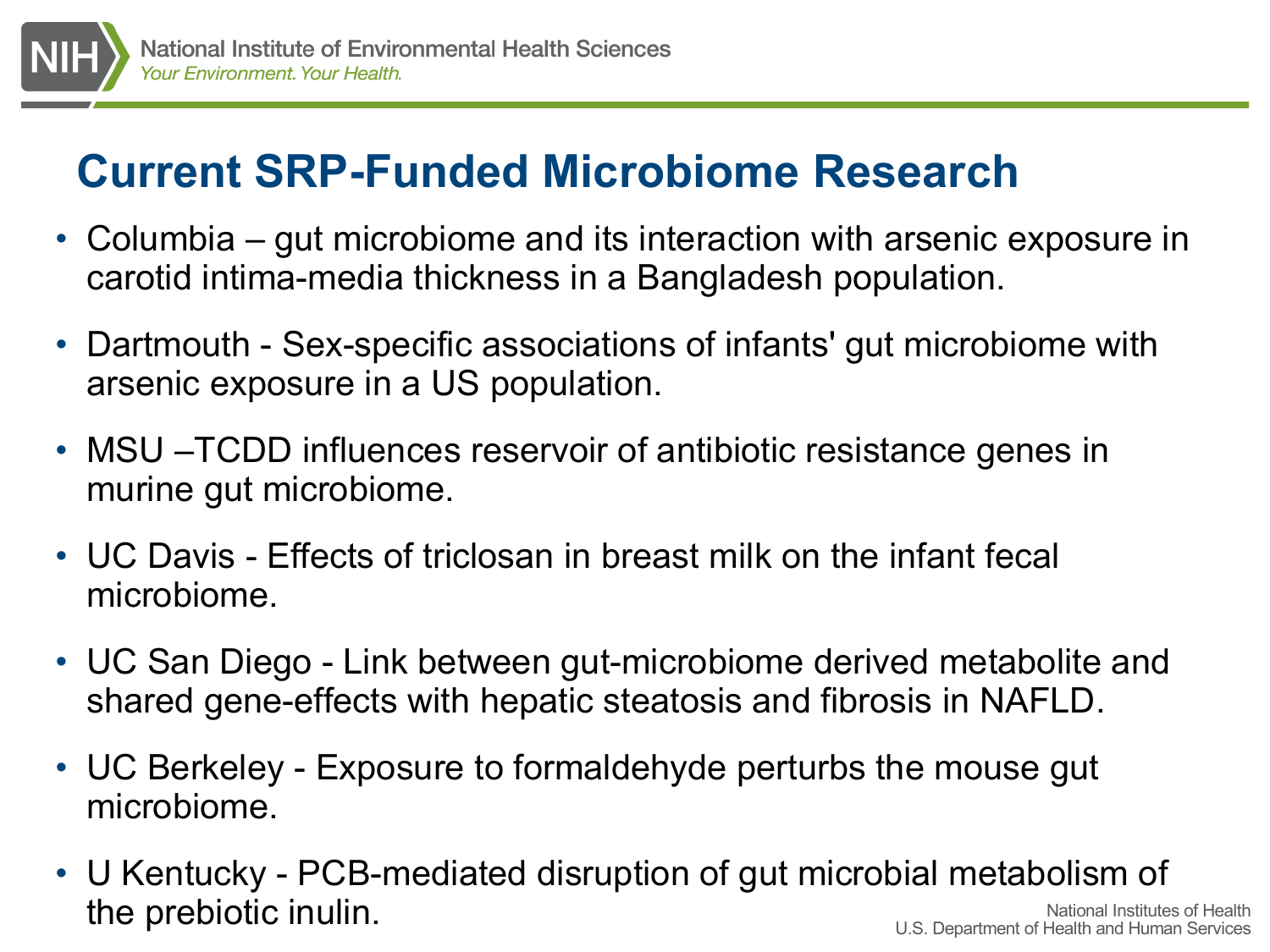

## **SRP-Funded Microbiome Publications**

- Columbia Wu F, Yang L, Islam M, Jasmine F, Kibriya MG, Nahar J, Barmon B, Parvez F, Sarwar G, Ahmed A, Eunus M, Islam T, Slavkovich VN, Hu J, Li H, Graziano JH, Pei Z, Ahsan H, Chen Y. 2019. The role of gut microbiome and its interaction with arsenic exposure in carotid intima-<br>media thickness in a Bangladesh population. Environ Int 123:104-<br>113. [doi:10.1016/j.envint.2018.11.049](http://dx.doi.org/10.1016/j.envint.2018.11.049)
- Dartmouth Hoen AG, Madan JC, Li Z, Coker M, Lundgren SN, Morrison HG, Palys T, Jackson BP, Sogin ML, Cottingham KL, Karagas MR. 2018. Sex-specific associations of infants' gut microbiome with arsenic exposure in a US population. Sci Rep 8(1):12627. [doi:10.1038/s41598-018-30581-9](http://dx.doi.org/10.1038/s41598-018-30581-9)
- MSU Stedtfeld RD, Stedtfeld TM, Fader KA, Williams MR, Bhaduri P, Quensen JF, Zacharewski TR, Tiedje JM, Hashsham SA. 2017. TCDD influences reservoir of antibiotic resistance genes in murine gut microbiome. FEMS Microbiol Ecol 93:8. [doi:10.1093/femsec/fix058](http://dx.doi.org/10.1093/femsec/fix058)
- MSU Williams MR, Stedtfeld RD, Tiedje JM, Hashsham SA. 2017. MicroRNAs-based inter-domain communication between the host and members of the gut microbiome. Front Microbiol 8:10. [doi:10.3389/fmicb.2017.01896](http://dx.doi.org/10.3389/fmicb.2017.01896)